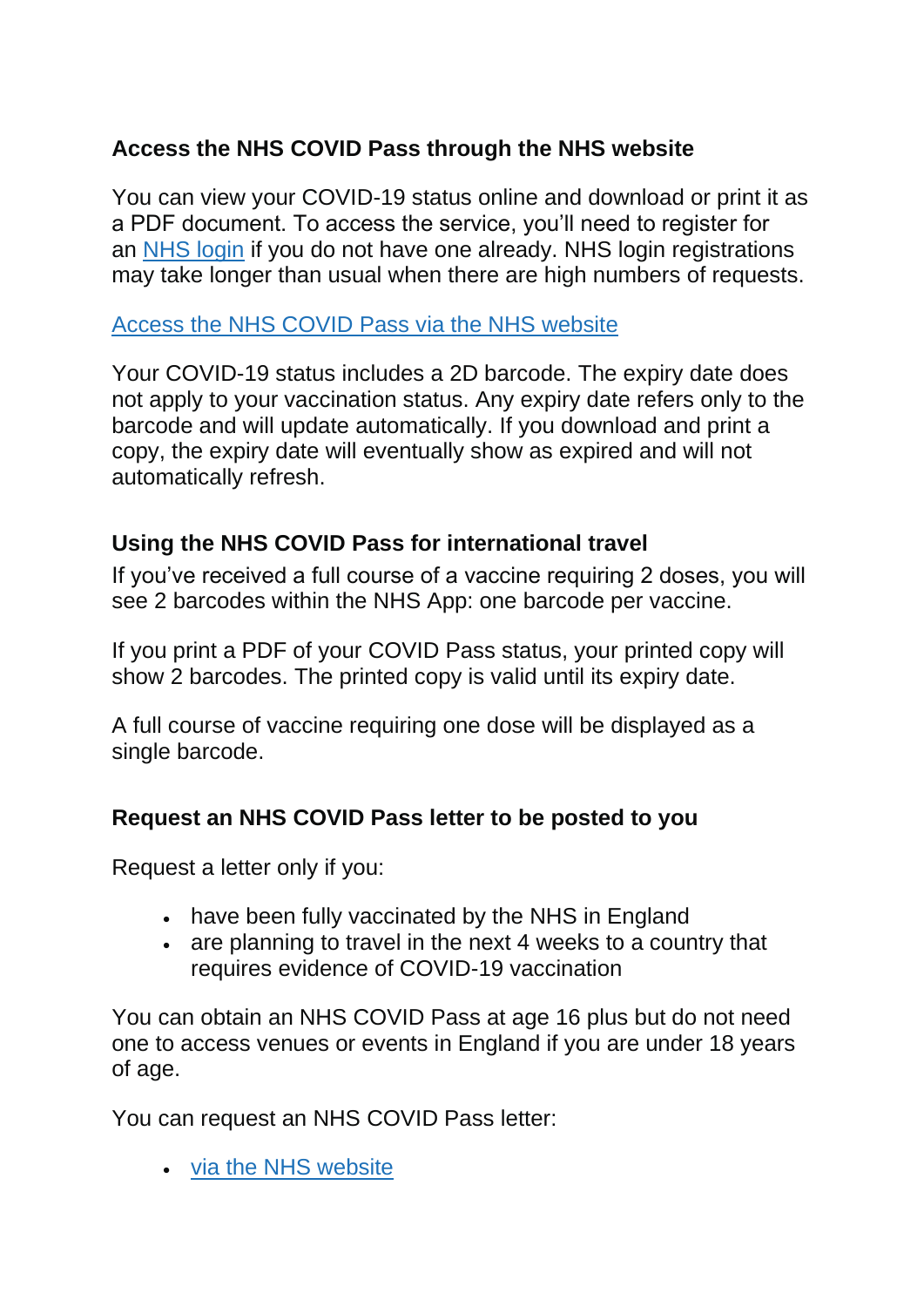• by calling 119 (select the 'NHS COVID Pass service') if you do not have access to a smartphone, computer or tablet

If you're overseas, call +44 151 905 0119 to access the NHS COVID Pass service. You'll be charged according to your carrier's rates.

We expect the letter to take up to 5 working days to reach you.

The letter will be sent to the address registered with your GP. If you have recently moved house, make sure you've given your new address to your GP practice before requesting a letter.

The COVID-19 post-vaccination letter was rebranded from 5 July. It now displays the title 'NHS COVID Pass' and the logos of all 4 nations instead of just the NHS logo.

If you got a COVID-19 post-vaccination letter before 5 July, this is still valid. You do not need to apply for a new version.

If you intend to use the letter when travelling abroad, other countries will treat the old version of the letter in the same way as they treat the new one.

You should confirm the entry requirements of your intended destination country using the [GOV.UK foreign travel advice pages,](https://www.gov.uk/foreign-travel-advice) as requirements for testing and vaccination can vary from country to country.

**GPs cannot provide letters showing your COVID-19 status.**

# **What the NHS COVID Pass letter tells you: translated versions and alternative formats**

The NHS COVID Pass letter you receive will be in English.

You can get information about what the letter tells you in other languages and alternative formats.

However, you'll still need to show the original English letter to demonstrate your COVID status, for example when travelling abroad.